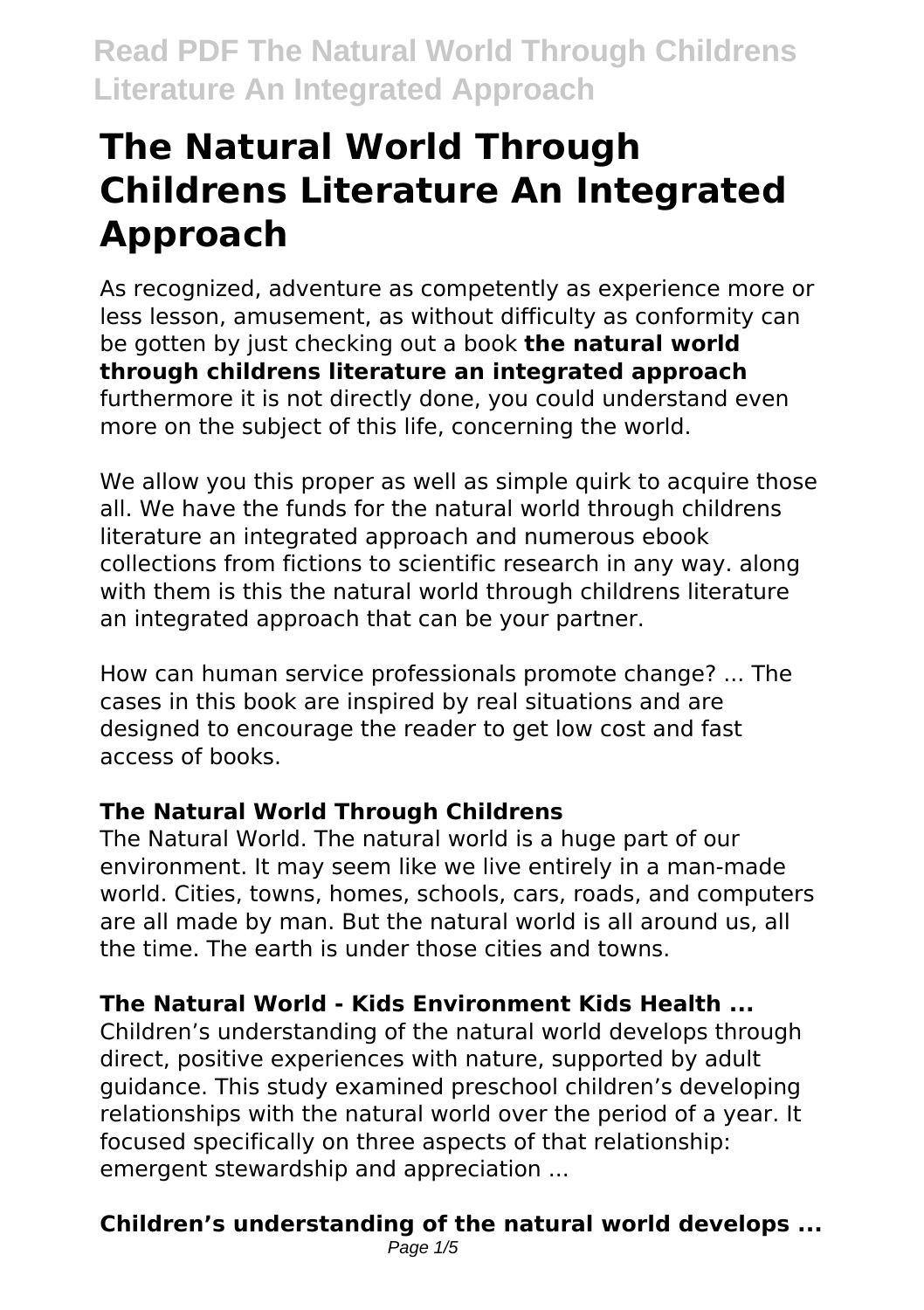Here are 60 amazing ideas for exploring nature with your child through play, art and investigation! I recently gave a talk at a nature play group, in the middle of the woods, about activities to do with your child that involve natural resources and that encourage interaction with the natural world.

#### **60 Nature Play Ideas for Kids! - The Imagination Tree**

Nature helps children develop powers of observation and creativity and instills a sense of peace and being at one with the world (Crain 2001). Early experiences with the natural world have been positively linked with the development of imagination and the sense of wonder (Cobb 1977, Louv 1991).

#### **Benefits for Children of Play in Nature**

With children's access to the outdoors and the natural world becoming increasingly limited or nonexistent, child care, kindergarten and schools, where children spend 40 to 50 hours per week, may be mankind's last opportunity to reconnect children with the natural world and create a future generation that values and preserves nature (Herrington & Studtmann 1998, Malone & Tranter 2003).

#### **Young Children's Relationship with Nature: Its Importance ...**

When you support your children's natural desire to explore the world in which they live, you are helping them develop a scientific mind. Encouraging your children to be curious about the natural world and asking them questions that foster that curiosity will allow them to develop an appreciation and love of all things science.

#### **How to Encourage a Child's Natural Curiosity Through Science**

Because unschooling follows principles of natural learning, children retain the curiosity, enthusiasm, and love of learning that every child has at birth. Unschooling, as Holt writes, is a matter of faith. "This faith is that by nature people are learning animals. Birds fly; fish swim; humans think and learn.

#### **Nurturing Children's Natural Love of Learning - The ...**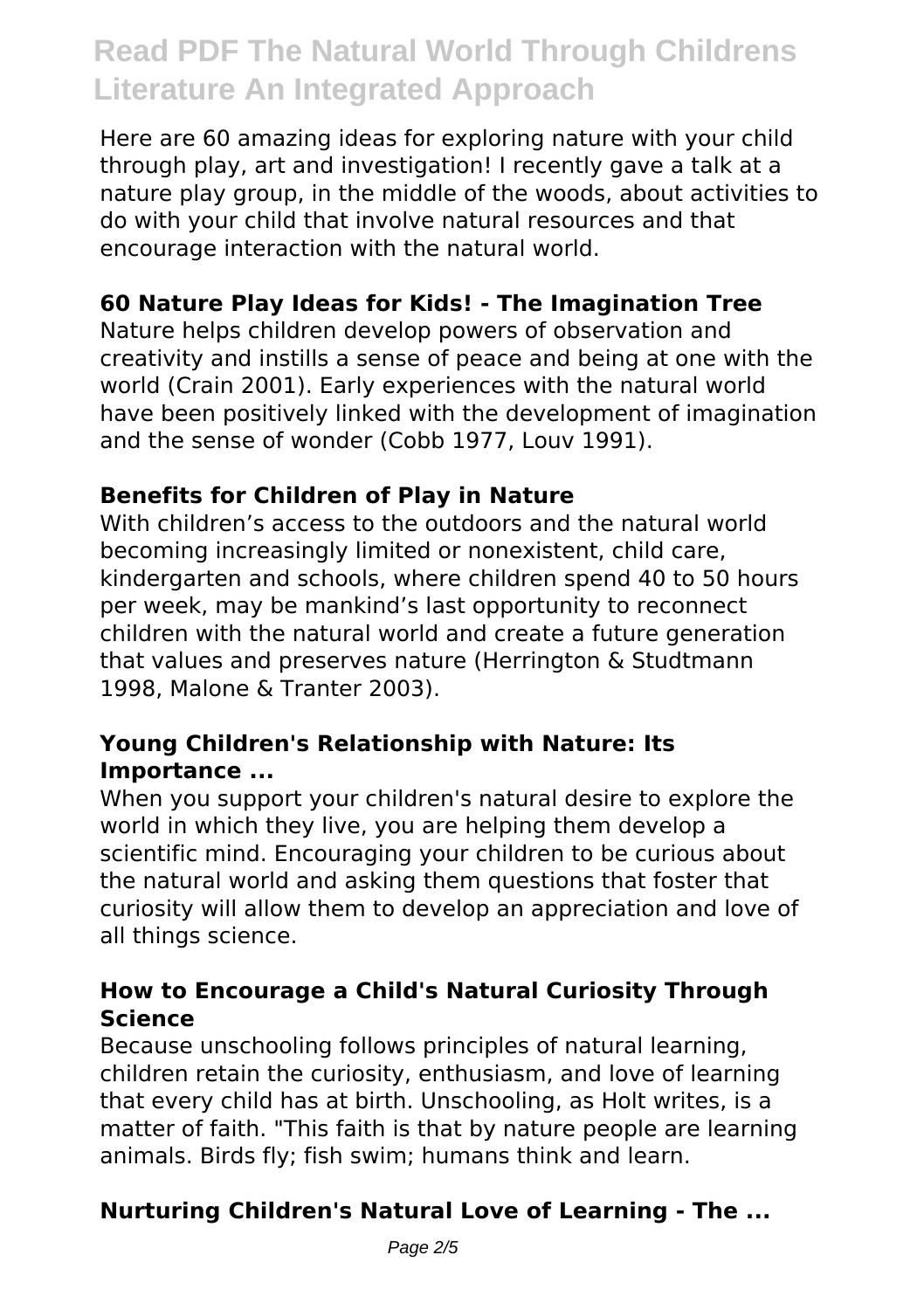child advocacy since 1996. Our vision is a world in which all children are treated with dignity, respect, understanding, and compassion. In such a world, every child can grow into adulthood with a generous capacity for love and trust. Creating a Peaceful World through Parenting

#### **The Natural Child Project - Celebrating Attachment ...**

Building Children's Understanding of the World through Environmental Inquiry The first edition of Natural Curiosity was a teacher resource that was launched in 2011. It introduced a framework for environmental inquiry, providing elementary school teachers with clarity, reassurance, and options for bringing inquiry-based teaching practices into the classroom.

#### **Natural Curiosity 2nd Edition | Natural Curiosity**

Helping Children Cope with Natural Disaster and Catastrophe, a resource for parents, teachers, and anyone working with children. What Happened to MY World was written to help adults peer into the minds of children from infancy through the teenage years, and understand their confusion, fears, grief, and struggles to understand why inexplicable ...

#### **How to Talk to Children About a Tragedy in the News ...**

National Geographic Kids

#### **National Geographic Kids**

I believe that play is how children learn about the world around them. This belief has come from reading many theories of how children learn — everything from Piaget to modern day theorists, from research studies on the topic, from observing children through my work and from watching my own son just naturally interact with his world.

#### **Top Five Ways Children Develop Through Play | Nurture and ...**

To help children in the U.S. to understand better what is going on in another part of the world, a good starting point is to read stories about children who live in the affected country. Many multicultural stories and folktales have universal themes — like going shopping with mom or walking to school with friends —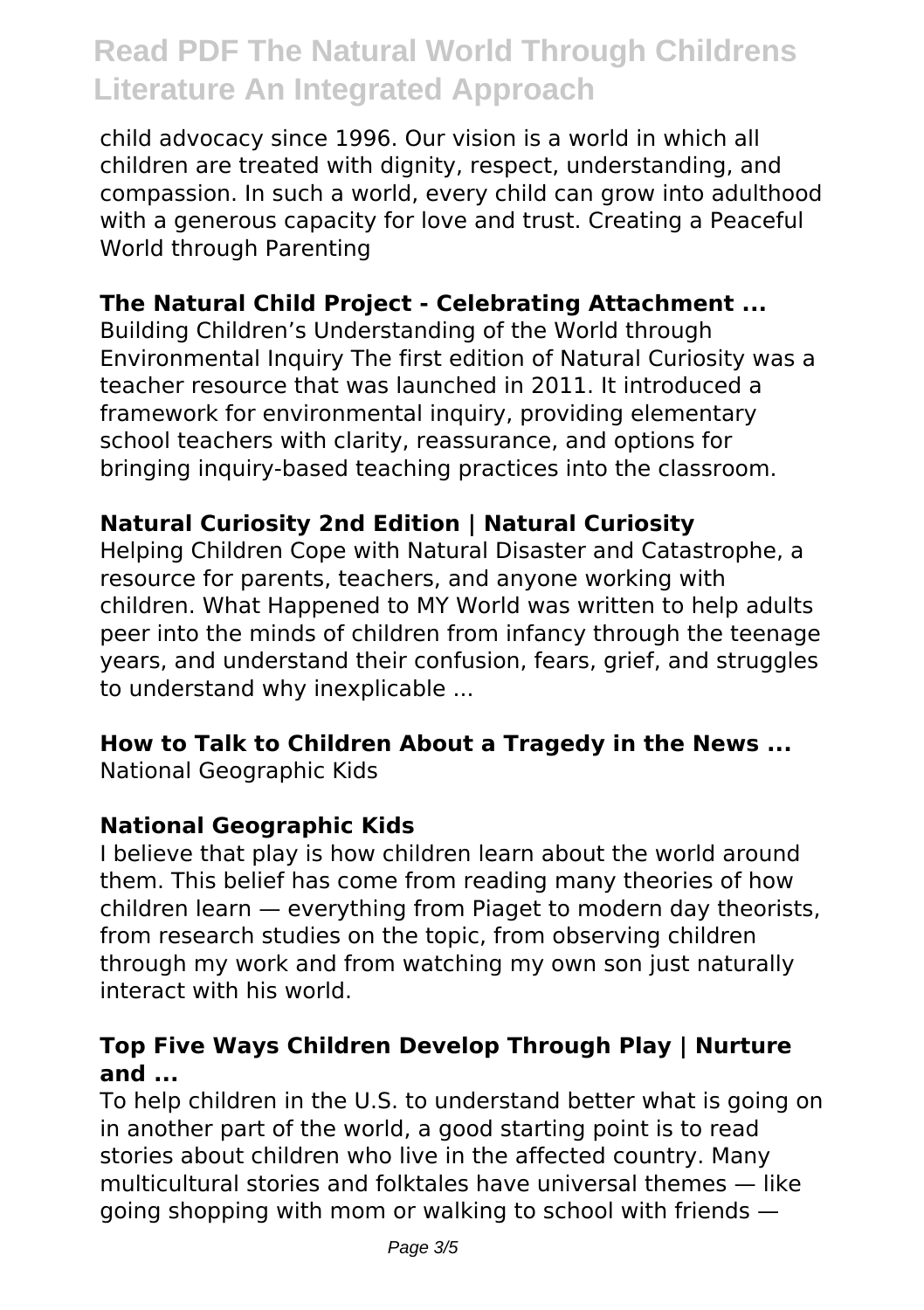that allow a child to connect with children in a faraway place like Haiti.

#### **Natural Disasters Around the World: Understanding and ...**

Raising children to thrive in a climate changed world This information sheet helps parents think through the skills and capacities that our children, the next generation, will need to keep working to restore a safe climate.

#### **Talking with children about the environment | APS**

According to proponents of the concept, play enables children to make sense of their world. Children possess a natural curiosity to explore and play acts as a medium to do so. In the book Einstein Never Used Flash Cards, five elements of children's play are listed: Play must be pleasurable and enjoyable.

#### **Learning through play - Wikipedia**

Nurturing your child's curiosity is one of the most important ways you can help her become a lifelong learner. Babies are born learners, with a natural curiosity to figure out how the world works. Curiosity is the desire to learn. It is an eagerness to explore, discover and figure things out.

#### **Tips on Nurturing Your Child's Curiosity • ZERO TO THREE**

Children have lost touch with the natural world and are unable to identify common animals and plants, according to a survey. Half of youngsters aged nine to 11 were unable to identify a...

#### **Attenborough alarmed as children are left flummoxed by ...**

This story explores the magic of friendship through the story of a boy and his loyal dog and cat. When the boy is given a magic seal, he wishes for a palace and the hand of the emperor's daughter so he can give his mother a better life. He and his mother are happy in their new life before a crafty woman steals the seal from their house.